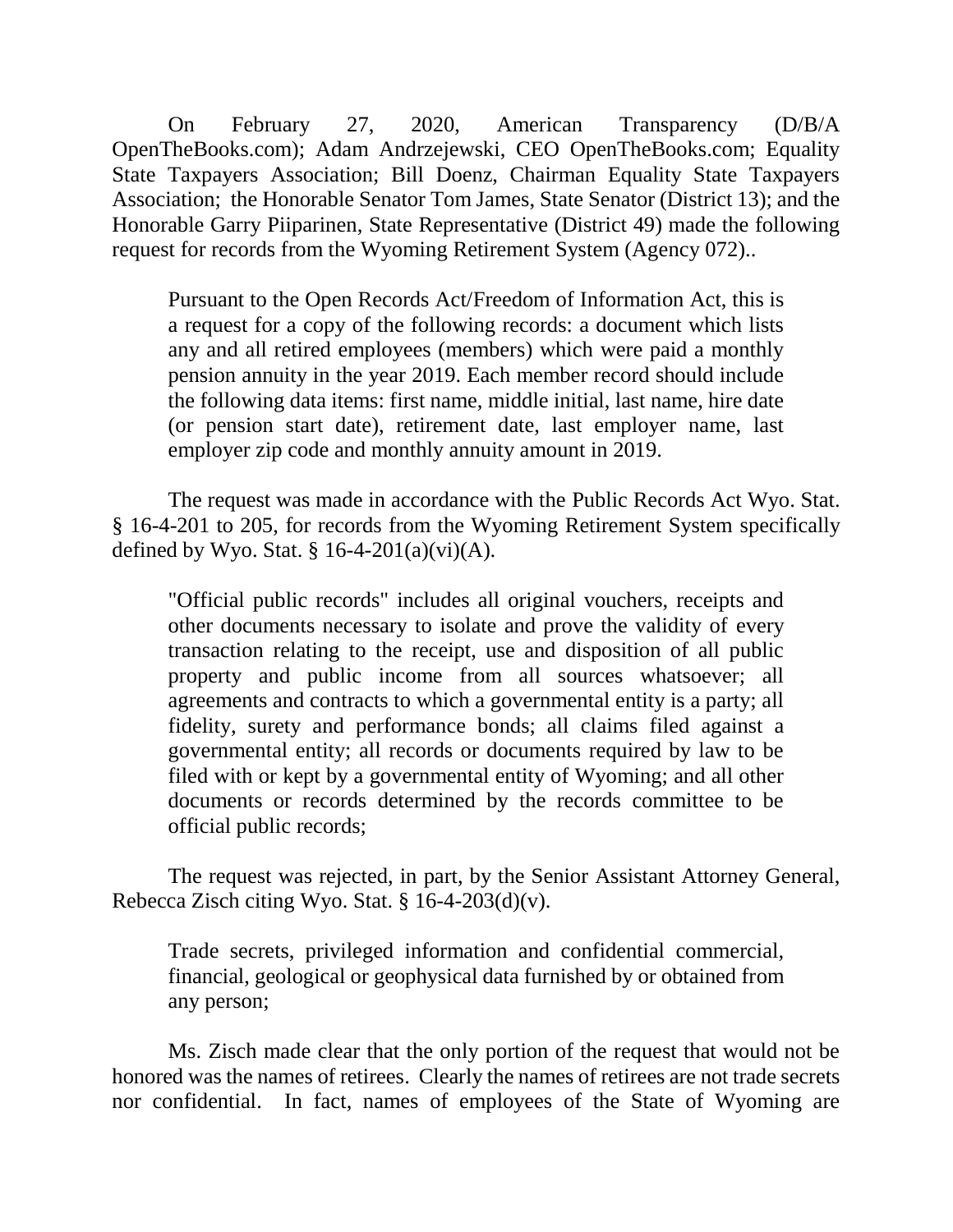specifically public record. Many agencies publish directories of employees. The Secretary of State is statutorily required to publish a directory. The Department of Administration and information is required to provide a roster of all state employees in accordance with Wyo. Stat. §  $9-2-1022(a)(iv)$ , which has been provided to all of us regularly in our public records requests.

Maintain an information roster on each employee of the state specifying employee name, employing agency, position classification, rate of compensation, job title, position description and service tenure. The information shall be available for inspection only as provided by the Public Records Act;

Grounds for Denial of inspection of public records are specifically addressed in Wyo. Stat. § 16-4-203 (a), (b) and (d). Wyo. Stat. § 16-4-203 (a) clearly state the statutes and rules that are grounds for denial of inspection:

(a) The custodian of any public records shall allow any person the right of inspection of the records or any portion thereof except on one (1) or more of the following grounds or as provided in subsection (b) or (d) of this section:

(i) The inspection would be contrary to any state statute;

(ii) The inspection would be contrary to any federal statute or regulation issued thereunder having the force and effect of law; or

(iii) The inspection is prohibited by rules promulgated by the supreme court or by the order of any court of record.

Inspection of the requested records is not contrary to any state or federal statute or regulation nor prohibited by the supreme court or by order of any court of record. Other grounds for denial in Wyo. Stat. § 16-4-203 include part (b) which would deny records that would be contrary to the public interest. States such as Illinois and California have provided these records to OpenTheBooks.com because it is absolutely in the public interest to be able to view these records.

Part (d) lists exemptions to the public records act. The Wyoming legislature strictly scrutinizes and debates exemptions. Clearly the legislature's intent of the is to make public records "public", and the legislature will control the exemptions to the requirements of the public records act.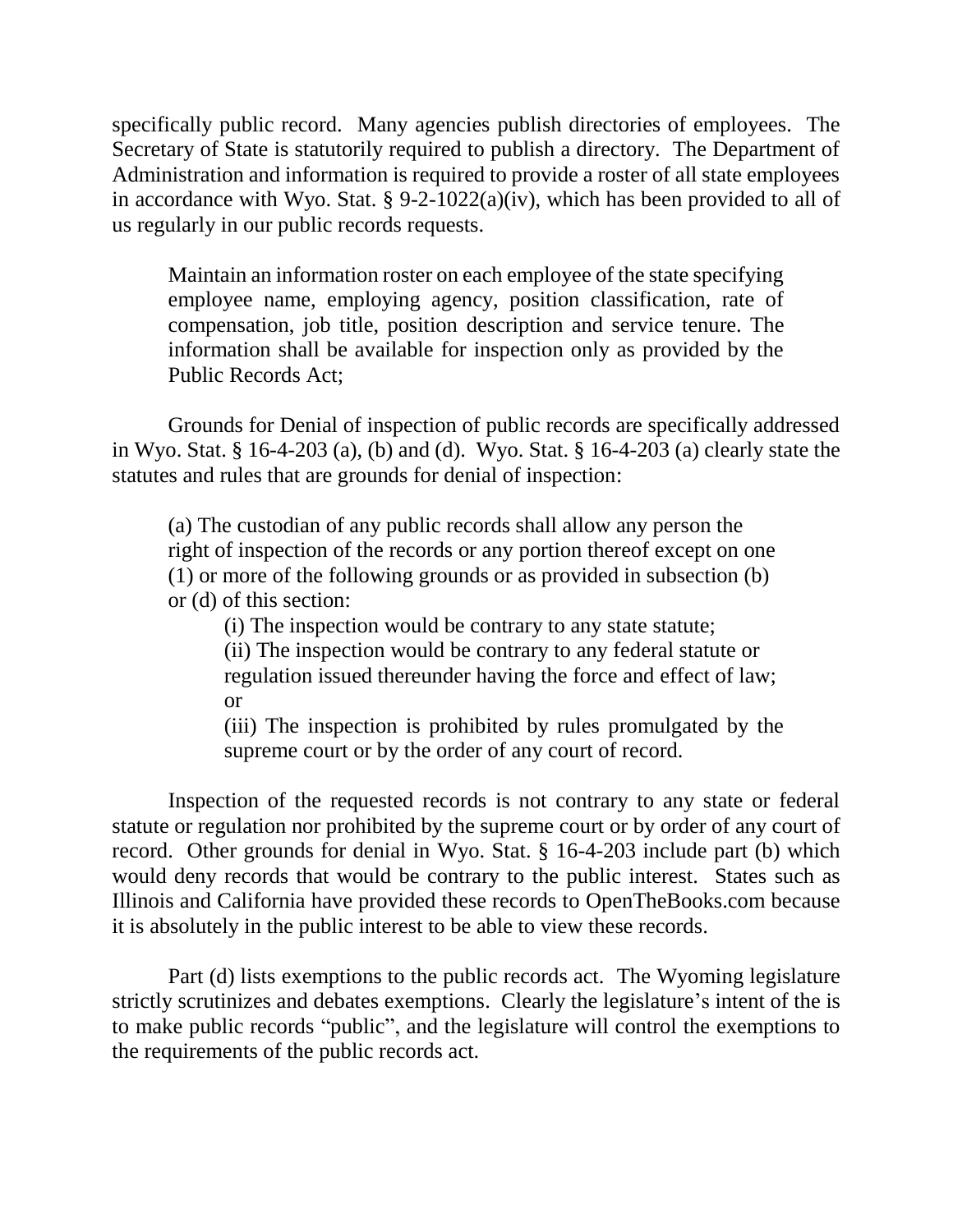Wyo. Stat. § 16-4-202 provides for a right of inspection of the records except as provided by the public records act or as otherwise provided by law. Agency rules are not grounds for denial of the right of inspection of public records. Agency rules designed to deny inspection of public records are contrary to state law and cannot supersede Wyoming statutes.

The Governor and the Auditor have actively engaged in providing a higher level of transparency. The issue of public records has been a public discussion in Wyoming for quite some time and will be present in the public discourse, legislative debate, and executive action to provide more public transparency.

The Wyoming Retirement System rule cited by the Attorney General's office was written in 1994 when the system was fully funded. Administrative rules rarely receive public scrutiny. Often there is limited announcement of a rule being created or changed. In, 1994, how well was this rule discussed? Was it advertised? Were there public meetings? Or was this rule passed quickly without much input? In any event, the Attorney General's office did not argue that the rule supersedes law, instead they argued that names are trade secrets or confidential in a rule that is obsolete and contrary to public records law.

Case law in Wyoming also supports releasing names*.* In *Wyoming Department of Transportation v. International Union of Operating Engineers Local Union 800*, 908 P.2d 970 (Wyo. 1995), the Wyoming Supreme Court held that the Wyoming Transportation Department (WTD) was required to produce wage report information including names and addresses of workers which were provided to WTD for the purposes of prevailing wage statutes. The Wyoming Supreme Court took note that WTD had to guide the department in responding to public records requests. However, the court stated the following:

Our precedents require the public records act be read in light of the legislative presumption of openness and in keeping with the constitutional right of access to public records. In addition, we construe the act liberally in favor of disclosure, interpreting all exemptions narrowly. The remedial purpose of the public records act is to permit access to public records unless disclosure would inflict irreparable harm contrary to protected rights. Houghton, 870 P.2d at 1052-53.

Today, the Wyoming Retirement System is now part of a structural deficit and a financial concern for legislators, elected members of the executive branch, public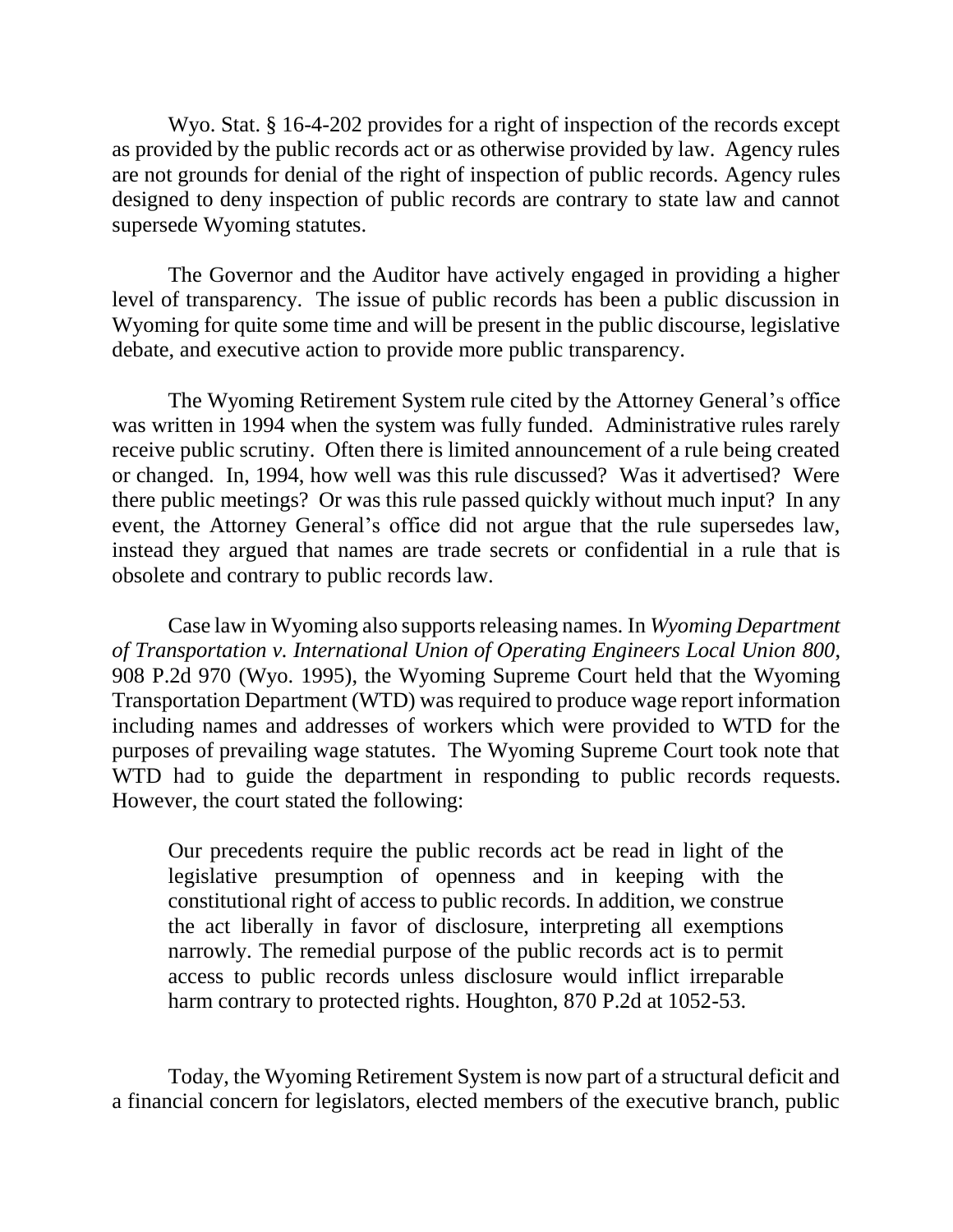employees, taxpayers and retirees. It is a major concern for the state of Wyoming with one out of every six Wyomingites receiving a monthly check from the system. The Legislature specifically raised concerns in statute about the state of the retirement system where the legislature took the unusual step of stating their very clear intent for the system in Laws 2012, ch. 107, § 1, codified as Wyo. Stat. § 9-3- 453. In that statute, the history of the funded ratio of each of the retirement plans was reviewed followed by a statement of intent. An excerpt is below:

(vii) The public employee plan administered under Wyo. Stat. § 9-3- 401 through 9-3-430 has by far the largest membership as it contains eighty-eight and six-tenths percent (88.6%) of the membership of all public employee retirement plans administered by the Wyoming retirement board. **The actuarial funded ratio for this plan has dropped from one hundred thirteen and seventy-seven hundredths percent (113.77%) in 2001 to eighty-four and fifty-nine hundredths percent (84.59%) in 2011**, even though the actuarial accrued liability in 2001 was calculated using the maximum cost-of-living adjustment authorized by statute and the 2011 liability was calculated using no cost-of-living liability. In light of the lower funded ratio, the Wyoming retirement board recommended and the Legislature enacted in 2010 a combined employer and employee contribution increase from eleven and twenty-five hundredths percent (11.25%) to fourteen and twelve hundredths percent (14.12%) effective September 1, 2010;

(xiv) It is the **intent** of the legislature that cost-of-living increases and changes to multipliers be allowed only in the event that the actuarial funded level for the affected plan remains above one hundred percent (100%), plus the additional percentage the retirement board determines is reasonably necessary to withstand market fluctuations. This determination is to be made for the entire amortization period affected by the change using then current actuarial assumptions.

Today, according to the 2019 Summary of all plans report obtained from the Wyoming Retirement System, the actuarial funded ratio is now 74.15%. This is a drop of over 10 percentage points since the legislature stated the intent for the system was to grow the funding ratio above 100% in 2012. At this rate cost of living increases cannot occur by statute.

Public oversight of pension systems is enhanced with our public records request. Citizens would be able to see that the system is operating properly without